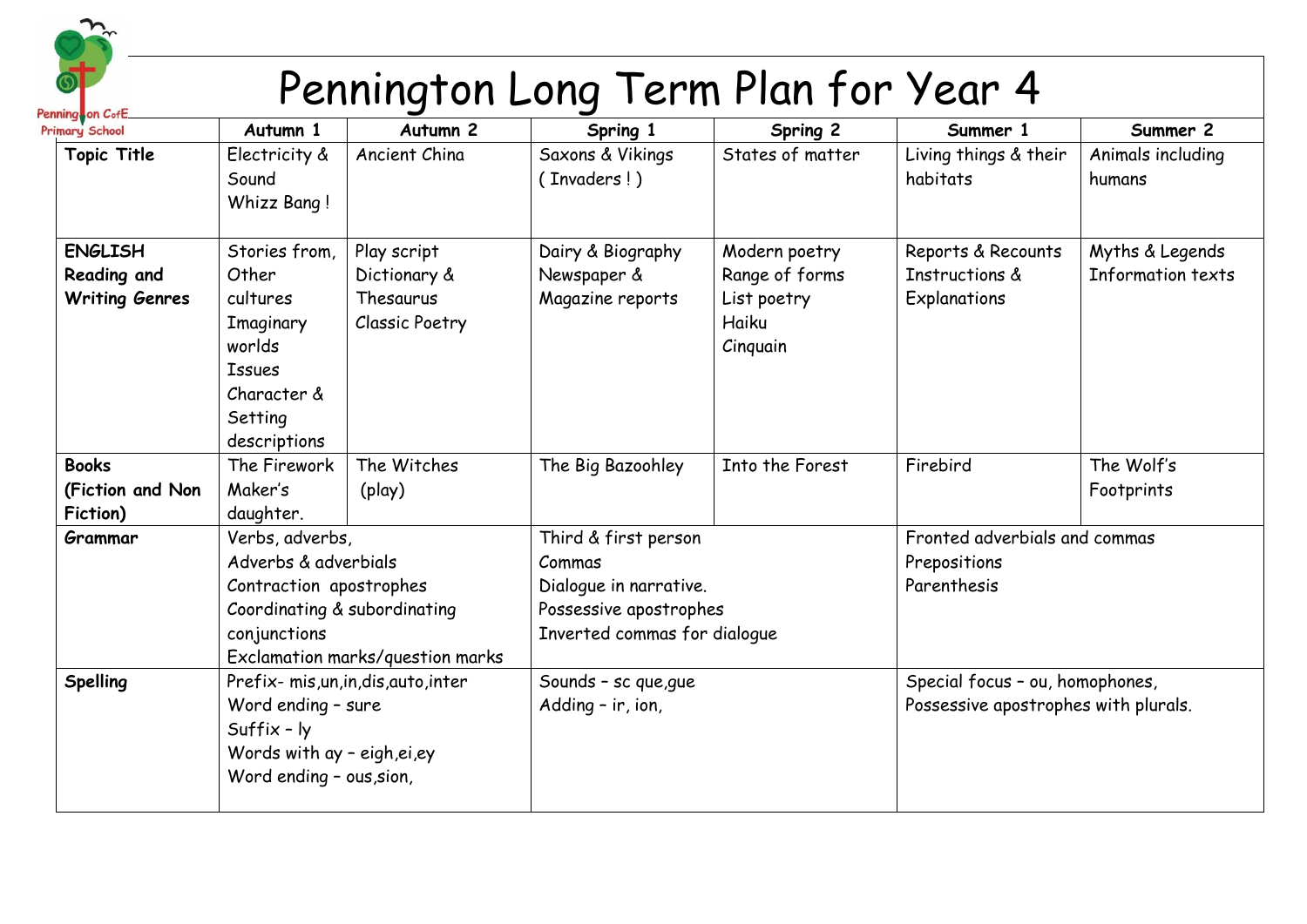| Handwriting  | Copy writing.                                                                                                                                                                                                                                                                                                                                                                                                                                                                                                                                                                                                                                                                                                                                                                                                                                                 | High frequency word practice.                                                                                                                                                                                                                                                                                                                                                                                                                                                                                                                                                                                                                                                                                                                                                                                                                                                                                    | Development of personal style.                                                                                                                                                                                                                                                                                                                                                                                                                                                                                                                                                                                                                                                                                                                                                                                                                                                                                                                                                                                                                  |
|--------------|---------------------------------------------------------------------------------------------------------------------------------------------------------------------------------------------------------------------------------------------------------------------------------------------------------------------------------------------------------------------------------------------------------------------------------------------------------------------------------------------------------------------------------------------------------------------------------------------------------------------------------------------------------------------------------------------------------------------------------------------------------------------------------------------------------------------------------------------------------------|------------------------------------------------------------------------------------------------------------------------------------------------------------------------------------------------------------------------------------------------------------------------------------------------------------------------------------------------------------------------------------------------------------------------------------------------------------------------------------------------------------------------------------------------------------------------------------------------------------------------------------------------------------------------------------------------------------------------------------------------------------------------------------------------------------------------------------------------------------------------------------------------------------------|-------------------------------------------------------------------------------------------------------------------------------------------------------------------------------------------------------------------------------------------------------------------------------------------------------------------------------------------------------------------------------------------------------------------------------------------------------------------------------------------------------------------------------------------------------------------------------------------------------------------------------------------------------------------------------------------------------------------------------------------------------------------------------------------------------------------------------------------------------------------------------------------------------------------------------------------------------------------------------------------------------------------------------------------------|
|              | Handwriting uses                                                                                                                                                                                                                                                                                                                                                                                                                                                                                                                                                                                                                                                                                                                                                                                                                                              | Development of spelling patterns.                                                                                                                                                                                                                                                                                                                                                                                                                                                                                                                                                                                                                                                                                                                                                                                                                                                                                | Speed writing practice.                                                                                                                                                                                                                                                                                                                                                                                                                                                                                                                                                                                                                                                                                                                                                                                                                                                                                                                                                                                                                         |
| <b>MATHS</b> | <b>Big Maths CLIC</b><br>Counting<br>read 3d numbers<br>partition a 2dp number<br>understand 4d numbers<br>order and compare numbers beyond 1000<br>represent<br>and estimate<br>identify,<br>numbers<br>round any number to the nearest 10, 100<br>or 1000<br>count 6s<br>count in 7s<br>count in 9s<br>count in multiples of 6, 7, 9, 25 and 1000<br>1s / 2s / 5s / 25s   25s<br>10s / 20s / 50s / 250s   250s<br>100s / 200s / 500s / 2500s   2500s<br>Learn Its The 6 Fact Challenge<br>6X6, 7X6, 9X6, 7X7, 9X7, 9X9<br>It's Nothing New<br>add thousands<br>know half of 300, 500, 700, 900<br>find the missing piece to 1000<br>divide multiples of 10 by 10<br>multiply whole numbers by 100<br>write Smile Multiplication Fact Families<br>complete a full Coin Card<br>find Mully using 10 lots and a Tables<br>Fact<br>Calculation<br>solve 3d + 3d | <b>Big Maths CLIC</b><br>Counting<br>read 3d numbers<br>partition a 2dp number<br>understand 1dp numbers<br>round decimals with one decimal place to the<br>nearest whole number<br>6.0.1s / 0.2s / 0.5s / 0.25s   0.2s, 0.5s, 0.25s<br>can even count along when there are no lines<br>Learn Its<br>14. $x: 11x$ table<br>It's Nothing New<br>add tenths<br>know half of 3, 5, 7, 9 as decimals<br>find the missing piece to 1000<br>multiply whole numbers by 100<br>divide whole numbers by 10 or 100 giving<br>decimal answers<br>find the effect of dividing a one- or two-digit<br>number by 10 and 100,<br>identifying the value of the digits in the answer<br>as ones,<br>tenths and hundredths<br>write Smile Multiplication Fact Families<br>know when to add 2 multiples together<br>find Mully using 10 lots and a Tables Fact<br>Calculation<br>solve any 3d + 3d<br>subtract with 3 digit numbers | <b>Big Maths CLIC</b><br>Counting<br>read 3d numbers<br>partition a 2dp number<br>understand 2dp numbers<br>compare numbers with the same number of<br>decimal places up to two decimal places<br>round decimals with two decimal places to the<br>nearest whole number and to one decimal place<br>Tenths / Fifths / Halves / Quarters   1/5s<br>count along when there are no lines<br>Learn Its<br>15. $x: 12x$ table<br>recall multiplication and division facts for<br>multiplication tables up to $12 \times 12$<br>It's Nothing New<br>add tenths<br>halve any 2d number<br>find the missing piece to 1000<br>multiply whole numbers by 100<br>divide whole numbers by 10 or 100 giving<br>decimal answers<br>write Smile Multiplication Fact Families<br>halve any 3d number<br>know when to add 2 multiples together<br>find Mully using Smile Multiplication<br>find multiples<br>recognise and use factor pairs and<br>commutativity in mental calculations<br>identify multiples and factors, including finding<br>all factor pairs |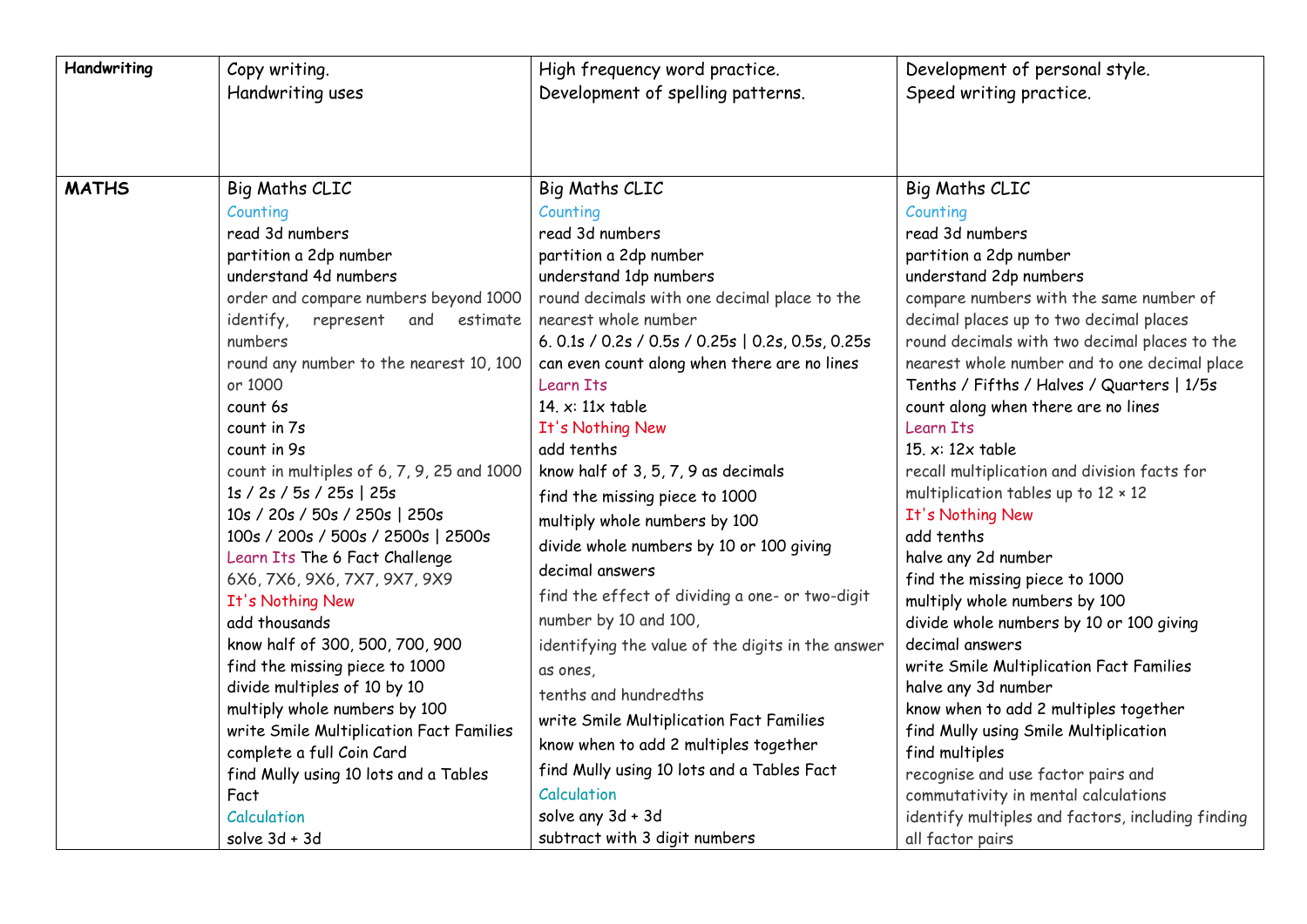subtract with 3 digit numbers solve any 1d x 1d [do any Smile Multiplication](https://bigcurriculum.com/framework/skills-step/239/13)  [combine 2 or more Tables Facts to solve](https://bigcurriculum.com/framework/skills-step/264/13)  [division](https://bigcurriculum.com/framework/skills-step/264/13)  (with remainders) (2, 3, 4, 5x tables) [Column Methods](https://bigcurriculum.com/framework/subject-section/5) [solve any 3d + 3d](https://bigcurriculum.com/framework/skills-step/284/13) 

[solve any 4d -](https://bigcurriculum.com/framework/skills-step/298/13) 2d or 3d [solve a 2d x 1d](https://bigcurriculum.com/framework/skills-step/305/13)  solve  $2d \div 1d$  (using  $x2, 3, 4, 5$ ) with no [remainders in the answer](https://bigcurriculum.com/framework/skills-step/317/13) 

## [Shape](https://bigcurriculum.com/framework/subject-section/17)

[find symmetry when shapes are in](https://bigcurriculum.com/framework/skills-step/396/13)  [different orientations](https://bigcurriculum.com/framework/skills-step/396/13)  identify lines of symmetry in 2-D shapes presented in different orientations [know 'The Triangle Family'](https://bigcurriculum.com/framework/skills-step/427/13)  [make 3D shapes](https://bigcurriculum.com/framework/skills-step/453/13)  [use simple grid references](https://bigcurriculum.com/framework/skills-step/478/13)  **[Amounts](https://bigcurriculum.com/framework/subject-section/19)** [calculate to find the perimeter](https://bigcurriculum.com/framework/skills-step/522/13)  [find the perimeter in a variety of 2D](https://bigcurriculum.com/framework/skills-step/523/13)  [shapes](https://bigcurriculum.com/framework/skills-step/523/13)  measure and calculate the perimeter of a rectilinear figure (including squares) in centimetres and metres [know my kilometre Learn It: 1km =](https://bigcurriculum.com/framework/skills-step/524/13)  [1000m](https://bigcurriculum.com/framework/skills-step/524/13)  [convert kilometres to metres](https://bigcurriculum.com/framework/skills-step/525/13)  Convert between different units of measure [for example, kilometre to metre; hour to minute]

solve any 1d x 2d [combine 2 or more Tables Facts to solve](https://bigcurriculum.com/framework/skills-step/264/14)  [division](https://bigcurriculum.com/framework/skills-step/264/14)  (with remainders) (2, 3, 4, 5x tables) Column [Methods](https://bigcurriculum.com/framework/subject-section/5) [solve any 4d + 2d / 3d](https://bigcurriculum.com/framework/skills-step/285/14)  [solve any 4d -](https://bigcurriculum.com/framework/skills-step/298/14) 2d or 3d [solve any 2d x 1d](https://bigcurriculum.com/framework/skills-step/306/14)  solve  $2d \div 1d$  (using  $x2$ , 3, 4, 5) with no [remainders in the](https://bigcurriculum.com/framework/skills-step/317/14) 

## **[Shape](https://bigcurriculum.com/framework/subject-section/17)**

[find symmetry when shapes are in different](https://bigcurriculum.com/framework/skills-step/396/14)  [orientations](https://bigcurriculum.com/framework/skills-step/396/14)  [know 'The Quadrilateral Family'](https://bigcurriculum.com/framework/skills-step/428/14)  [can make 3D shapes](https://bigcurriculum.com/framework/skills-step/453/14)  [can provide coordinates for a given point](https://bigcurriculum.com/framework/skills-step/479/14)  locate [a point using given coordinates](https://bigcurriculum.com/framework/skills-step/480/14)  describe positions on a 2-D grid as coordinates in the first quadrant [use x and y coordinates to find points](https://bigcurriculum.com/framework/skills-step/481/14)  [explain the difference between grid references](https://bigcurriculum.com/framework/skills-step/482/14)  [and coordinates](https://bigcurriculum.com/framework/skills-step/482/14)  [create my own first quadrant](https://bigcurriculum.com/framework/skills-step/483/14)  [create my own first quadrant and plot given](https://bigcurriculum.com/framework/skills-step/484/14)  [points](https://bigcurriculum.com/framework/skills-step/484/14)  [Amounts](https://bigcurriculum.com/framework/subject-section/19) [convert kilometres to metres](https://bigcurriculum.com/framework/skills-step/525/14)  [convert kilograms to grams](https://bigcurriculum.com/framework/skills-step/557/14)  [use decimal notation for money](https://bigcurriculum.com/framework/skills-step/576/14)  [compare the areas of different shapes by](https://bigcurriculum.com/framework/skills-step/599/14)  [accurately](https://bigcurriculum.com/framework/skills-step/599/14)  counting squares and part squares [use a range of thermometers to measure the](https://bigcurriculum.com/framework/skills-step/621/14)  [temperature](https://bigcurriculum.com/framework/skills-step/621/14)  [read negative temperatures](https://bigcurriculum.com/framework/skills-step/622/14)  [find negative temperatures by counting](https://bigcurriculum.com/framework/skills-step/623/14) 

of a number, and common factors of two numbers **[Calculation](https://bigcurriculum.com/framework/subject-section/4)** [solve 3d + 3d as money](https://bigcurriculum.com/framework/skills-step/178/15)  [solve any 3d + 3d as money](https://bigcurriculum.com/framework/skills-step/179/15)  [solve 3d -](https://bigcurriculum.com/framework/skills-step/219/15) 2d [solve any 1d x 2d](https://bigcurriculum.com/framework/skills-step/240/15)  [use a Tables Fact to find a division fact \(x6, 7,](https://bigcurriculum.com/framework/skills-step/265/15)  [8, 9\)](https://bigcurriculum.com/framework/skills-step/265/15)  [use a Tables Fact to find a division fact \(with](https://bigcurriculum.com/framework/skills-step/266/15)  [remainders\) \(x6, 7, 8, 9\)](https://bigcurriculum.com/framework/skills-step/266/15)  [combine 2 or more Tables Facts to solve](https://bigcurriculum.com/framework/skills-step/267/15) [division \(x6, 7, 8, 9\)](https://bigcurriculum.com/framework/skills-step/267/15)  [combine 2 or more Tables Facts to solve](https://bigcurriculum.com/framework/skills-step/268/15)  [division \(with remainders\) \(x6, 7, 8, 9\)](https://bigcurriculum.com/framework/skills-step/268/15)  [Column Methods](https://bigcurriculum.com/framework/subject-section/5) [solve any 4d + 4d](https://bigcurriculum.com/framework/skills-step/286/15)  add and subtract numbers with up to 4 digits using the formal written methods of columnar addition and subtraction where appropriate [solve any 4d -](https://bigcurriculum.com/framework/skills-step/299/15) 4d [solve any 3d x 1d](https://bigcurriculum.com/framework/skills-step/307/15)  multiply two-digit and three-digit numbers by a one-digit number using formal written layout solve  $2d \div 1d$  (using any table) with no [remainders in the answer](https://bigcurriculum.com/framework/skills-step/318/15)  solve a  $3d \div 1d$  (using any table) with no [remainders in the answer](https://bigcurriculum.com/framework/skills-step/319/15)  solve a  $4d \div 1d$  (using any table) with no [remainders in the answer](https://bigcurriculum.com/framework/skills-step/320/15)  [Shape](https://bigcurriculum.com/framework/subject-section/17) [recognise a line of symmetry even when it does](https://bigcurriculum.com/framework/skills-step/397/15)  [not dissect the shape](https://bigcurriculum.com/framework/skills-step/397/15)  complete a simple symmetric figure [draw lines to the nearest millimetre](https://bigcurriculum.com/framework/skills-step/398/15)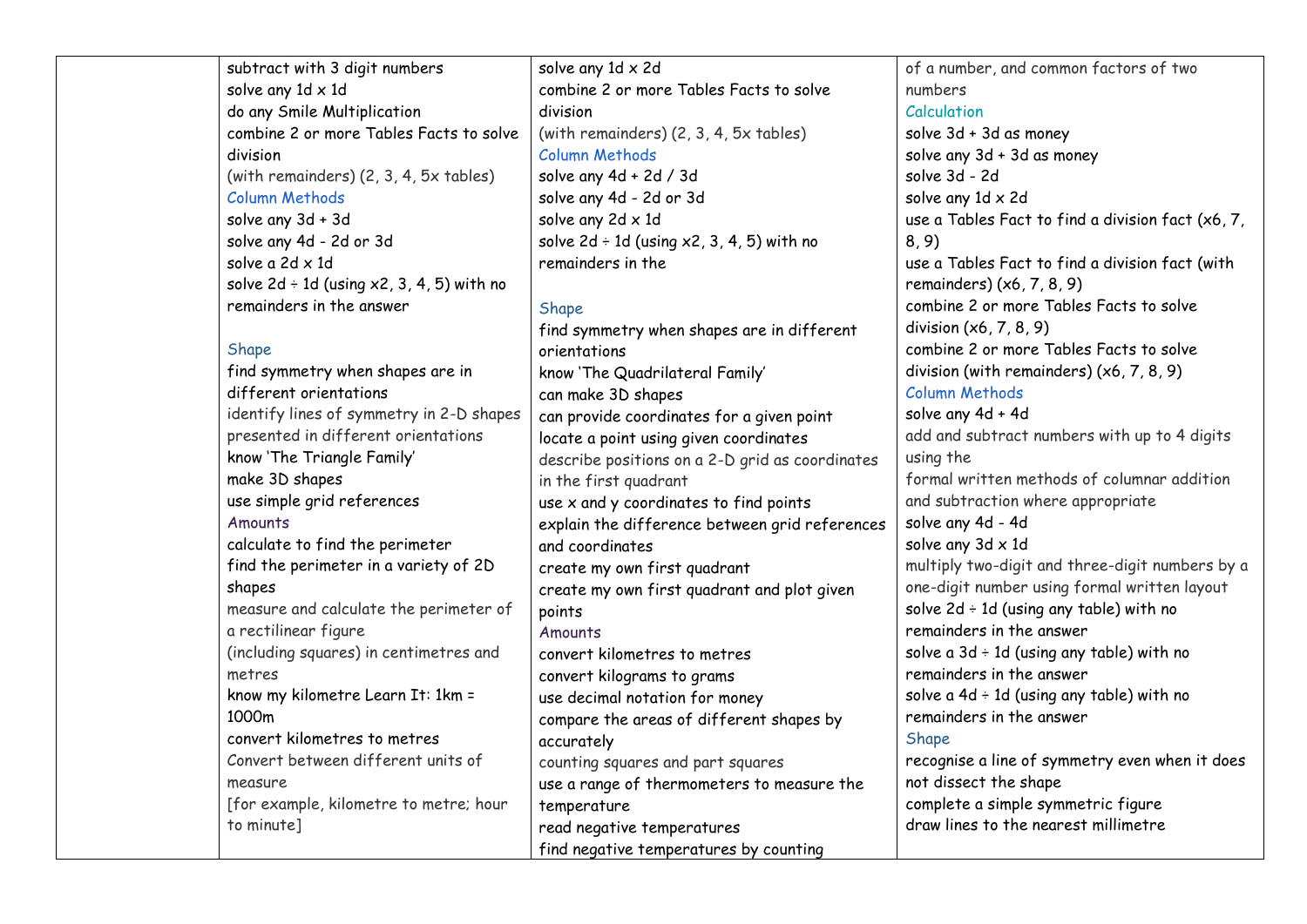| measure and record mass to the nearest   | understand and use degrees Celsius              | with respect to a specific line of symmetry sort   |
|------------------------------------------|-------------------------------------------------|----------------------------------------------------|
| 5g                                       | convert periods of time                         | polygons quadrilaterals                            |
| convert kilograms to grams               | convert time from 24 hour clock to analogue     | by side number and identify specific triangles     |
| Convert between different units of       | compare, order and sort angles                  | and compare and classify geometric shapes,         |
| measure                                  | <b>Fractions</b>                                | including quadrilaterals and triangles, based on   |
| [for example, kilometre to metre; hour   | use equivalence to find any simple fraction     | their properties and sizes                         |
| to minute]                               | find fractions of amounts using my tables (2 or | make 3D shapes                                     |
| use decimal notation for money           | more parts)                                     | draw a simple 2D shape from given coordinates      |
| understand that the area is the amount   | round numbers with 1dp                          | plot specified points and draw sides to complete   |
| of space inside                          | round decimals with one decimal place to the    | a given polygon                                    |
| a 2D shape and I can count squares to    | nearest whole number                            | describe the pattern of coordinates                |
| find it                                  | know all of my tables as fractions Learn Its    | move a point horizontally by a specified           |
| find the area of rectangles by counting  | multiply unit fractions (within 1)              | distance                                           |
| squares                                  | simplify fractions using my tables              | move a point vertically by a specified distance    |
| compare the areas of different shapes    | increase measures by a given proportion         | describe movements between positions as            |
| by counting squares                      | <b>Explaining Data</b>                          | translations of a given unit to the left/right and |
| find the area of rectilinear shapes by   | calculate from timetables                       | up/down                                            |
| counting squares                         | use two variables to read timetables            | move a point horizontally and vertically           |
| compare the areas of different shapes    | use two variables to read timetables and then   | Amounts                                            |
| by accurately                            | calculate                                       | measure and record distances to the nearest        |
| counting squares and part squares        | find how many more (or fewer) than a given      | millimetre                                         |
| know that we measure temperature in      | value shown on                                  | express perimeter through algebra                  |
| degrees Celsius                          | the horizontal axis (with continuous data)      | convert kilograms to grams                         |
| calculate the number of days             | draw a bar chart with continuous data           | use decimal notation for money                     |
| convert periods of time                  | interpret and present discrete and continuous   | measure and record capacities to the nearest       |
| Convert between different units of       | data using                                      | 50ml, and convert to litres                        |
| measure                                  | appropriate graphical methods, including bar    | convert litres to millilitres                      |
| [for example, kilometre to metre; hour   | charts and time graphs                          | Convert between different units of measure         |
| to minute]                               | solve comparison, sum and difference problems   | [for example, kilometre to metre; hour to          |
| solve problems involving converting from | using                                           | minute]                                            |
| hours to minutes;                        | information presented in bar charts,            | understand and use degrees Celsius                 |
| minutes to seconds; years to months;     | pictograms, tables and other graphs             | calculate time gaps within an hour (5 min)         |
| weeks to days                            | explain a range of simple line graphs           | calculate time gaps across an hour (5 min)         |
| convert time from 24 hour clock to       | interpret and present discrete and continuous   | calculate time gaps across several hours (5 min)   |
| analogue                                 | data                                            | read Roman numerals to 100                         |
| read, write and convert time between     | using appropriate graphical methods, including  |                                                    |
|                                          | bar charts and time graphs                      |                                                    |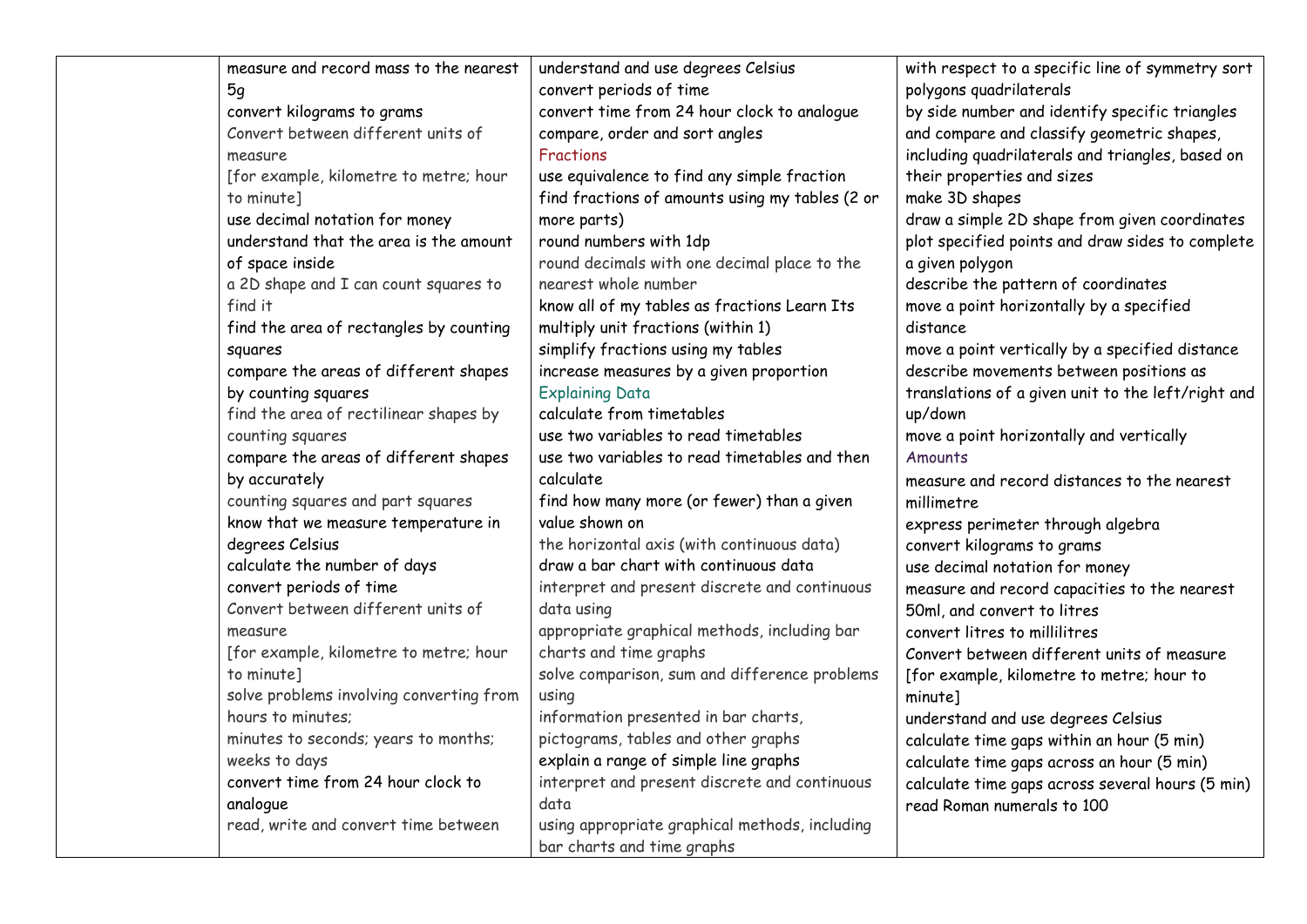| analogue and digital 12- and 24-hour                       | Dangerous Maths                              | read Roman numerals to 100 (I to C) and know                               |
|------------------------------------------------------------|----------------------------------------------|----------------------------------------------------------------------------|
| clocks                                                     | spot and extend more challenging patterns of | that over time, the numeral system changed to                              |
| compare, order and sort angles                             | shapes                                       | include the concept of zero and place value                                |
| identify acute and obtuse angles and                       | use a two-step function machine              | use my angle knowledge to help sort polygons                               |
| compare                                                    |                                              | (triangles, quadrilaterals and regular/irregular)                          |
| and order angles up to two right angles                    |                                              | Fractions                                                                  |
| by size                                                    |                                              | show a variety of equivalent fractions                                     |
| Fractions                                                  |                                              | recognise and show, using diagrams, families of                            |
| use equivalence to find any simple                         |                                              | common equivalent fractions                                                |
| fraction                                                   |                                              | reword my multiplication and division success as                           |
| find fractions of amounts using my                         |                                              | fractions (in context)                                                     |
| tables (2 or more parts)                                   |                                              | use all tables Learn Its to find fractions of                              |
| compare and order fractions with<br>different denominators |                                              | amounts<br>solve problems involving increasingly harder                    |
| know all of my x3, x4 and x8 tables as                     |                                              | fractions to calculate quantities, and fractions                           |
| fractions Learn Its                                        |                                              | to divide quantities, including non-unit fractions                         |
| add and subtract fractions with the                        |                                              | where the answer is a whole number                                         |
| same denominator (beyond 1)                                |                                              | count in fifths                                                            |
| add and subtract fractions with the                        |                                              | count in fractions of any denominator                                      |
|                                                            |                                              | count in hundredths                                                        |
| same denominator                                           |                                              | count up and down in hundredths; recognise                                 |
| use my calculation skills to add/subtract                  |                                              | that hundredths arise when dividing an object                              |
| fractions that make a whole number                         |                                              | by one hundred and dividing tenths by ten                                  |
| solve problems involving increasingly                      |                                              | record my hundredths with decimals too                                     |
| harder fractions                                           |                                              | recognise and write decimal equivalents of any                             |
| increase measures by a given proportion                    |                                              | number of tenths or hundredths                                             |
| <b>Explaining Data</b>                                     |                                              | read and write decimal numbers as fractions,                               |
| read timetables                                            |                                              | for example, 0.71 = 71/100                                                 |
| track my own Big Maths Beat That!                          |                                              | know $1/2 = 0.5$ , $1/10 = 0.1$ , $1/4 = 0.25$ , $3/4 =$                   |
|                                                            |                                              | $0.75, 1/100 = 0.01$                                                       |
| scores with a line graph                                   |                                              | recognise and write decimal equivalents to $\frac{1}{4}$ , $\frac{1}{2}$ , |
| Dangerous Maths                                            |                                              |                                                                            |
| spot and extend more challenging                           |                                              | multiply unit fractions (beyond 1)                                         |
| patterns of shapes                                         |                                              | simplify fractions using my tables                                         |
| use a two-step function machine                            |                                              | investigate increasing shapes by a given<br>proportion                     |
|                                                            |                                              |                                                                            |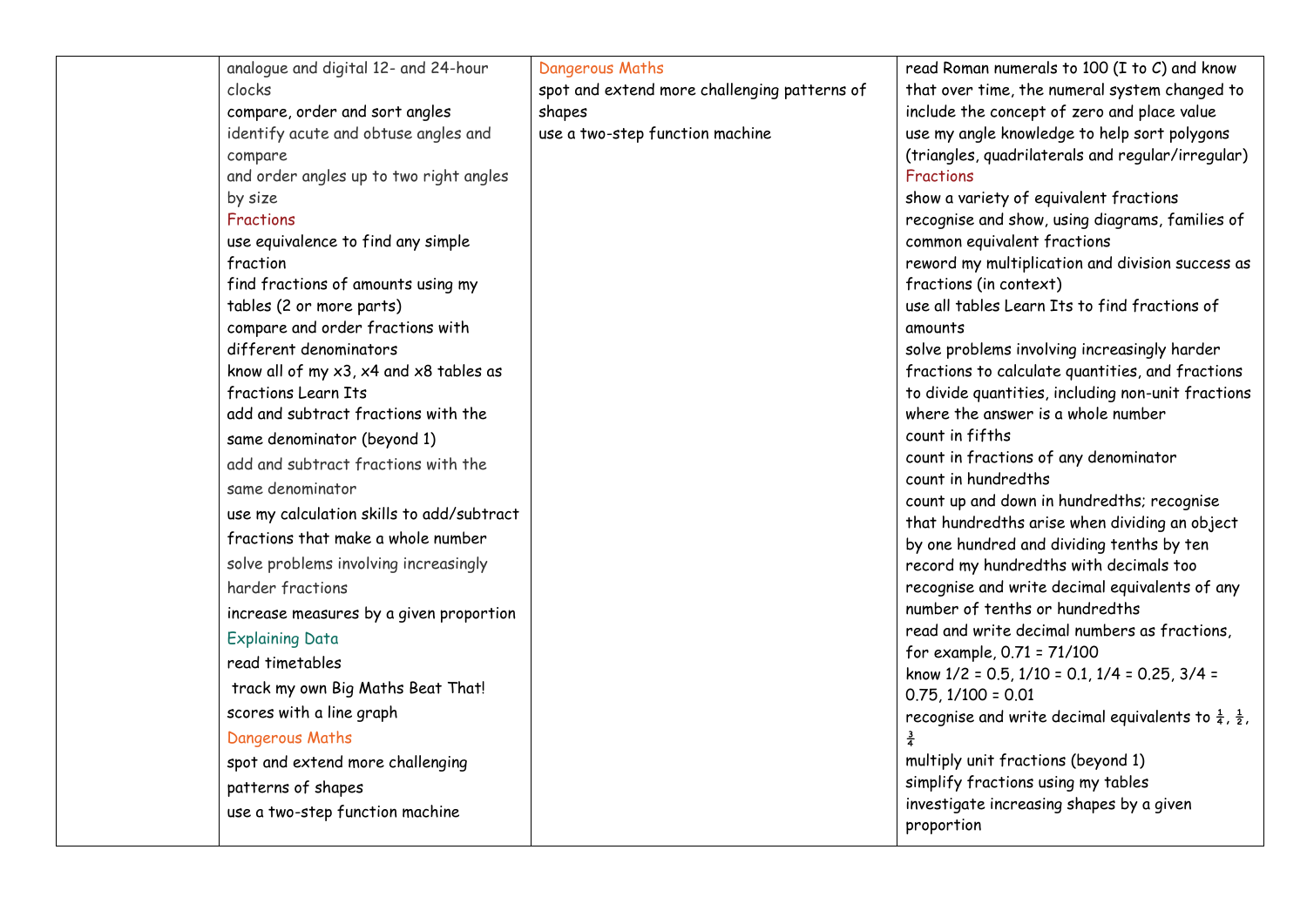|                |                                                                                                                                                                                                                                                                                                                                                                                                                                                                                  |                                                                                                                                                                                                                                                                          | solve problems involving multiplying and adding,<br>including using the distributive law to multiply<br><b>Explaining Data</b><br>explain data from a wide variety of<br>representations<br>pictograms, tables and other graphs<br>explain a range of simple line graphs<br>Dangerous Maths<br>shapes<br>find an input<br>perimeter of a rectangle<br>number<br>use multi step function machines | two digit numbers by one digit, integer scaling<br>problems and harder correspondence problems<br>such as n objects are connected to m objects<br>solve comparison, sum and difference problems<br>using information presented in bar charts,<br>draw a bar chart with continuous data<br>spot and extend more challenging patterns of<br>describe the function and use a given output to<br>describe algebraically how to always find the<br>choose my own symbol to represent an unknown |  |  |
|----------------|----------------------------------------------------------------------------------------------------------------------------------------------------------------------------------------------------------------------------------------------------------------------------------------------------------------------------------------------------------------------------------------------------------------------------------------------------------------------------------|--------------------------------------------------------------------------------------------------------------------------------------------------------------------------------------------------------------------------------------------------------------------------|--------------------------------------------------------------------------------------------------------------------------------------------------------------------------------------------------------------------------------------------------------------------------------------------------------------------------------------------------------------------------------------------------|--------------------------------------------------------------------------------------------------------------------------------------------------------------------------------------------------------------------------------------------------------------------------------------------------------------------------------------------------------------------------------------------------------------------------------------------------------------------------------------------|--|--|
| <b>SCIENCE</b> | Electricity & Sound<br>identify common appliances that run on<br>electricity<br>construct a simple series electrical<br>circuit, identifying and naming its basic<br>parts, including cells, wires, bulbs,<br>switches and buzzers<br>identify whether or not a lamp will light<br>in a simple series circuit, based on<br>whether or not the lamp is part of a<br>complete loop with a battery<br>recognise that a switch opens and closes<br>a circuit and associate this with | States of Matter<br>compare and group<br>materials together,<br>according to whether<br>they are solids, liquids<br>or gases<br>observe that some<br>materials change state<br>when they are heated<br>or cooled, and measure<br>or research the<br>temperature at which | Living Things &<br>Habitats.<br>recognise that living<br>things can be grouped<br>in a variety of ways<br>explore and use<br>classification keys to<br>help group, identify<br>and name a variety of<br>living things in their<br>local and wider<br>environment                                                                                                                                 | Animals including<br>Humans<br>describe the simple<br>functions of the basic<br>parts of the digestive<br>system in humans<br>identify the different<br>types of teeth in<br>humans and their<br>simple functions                                                                                                                                                                                                                                                                          |  |  |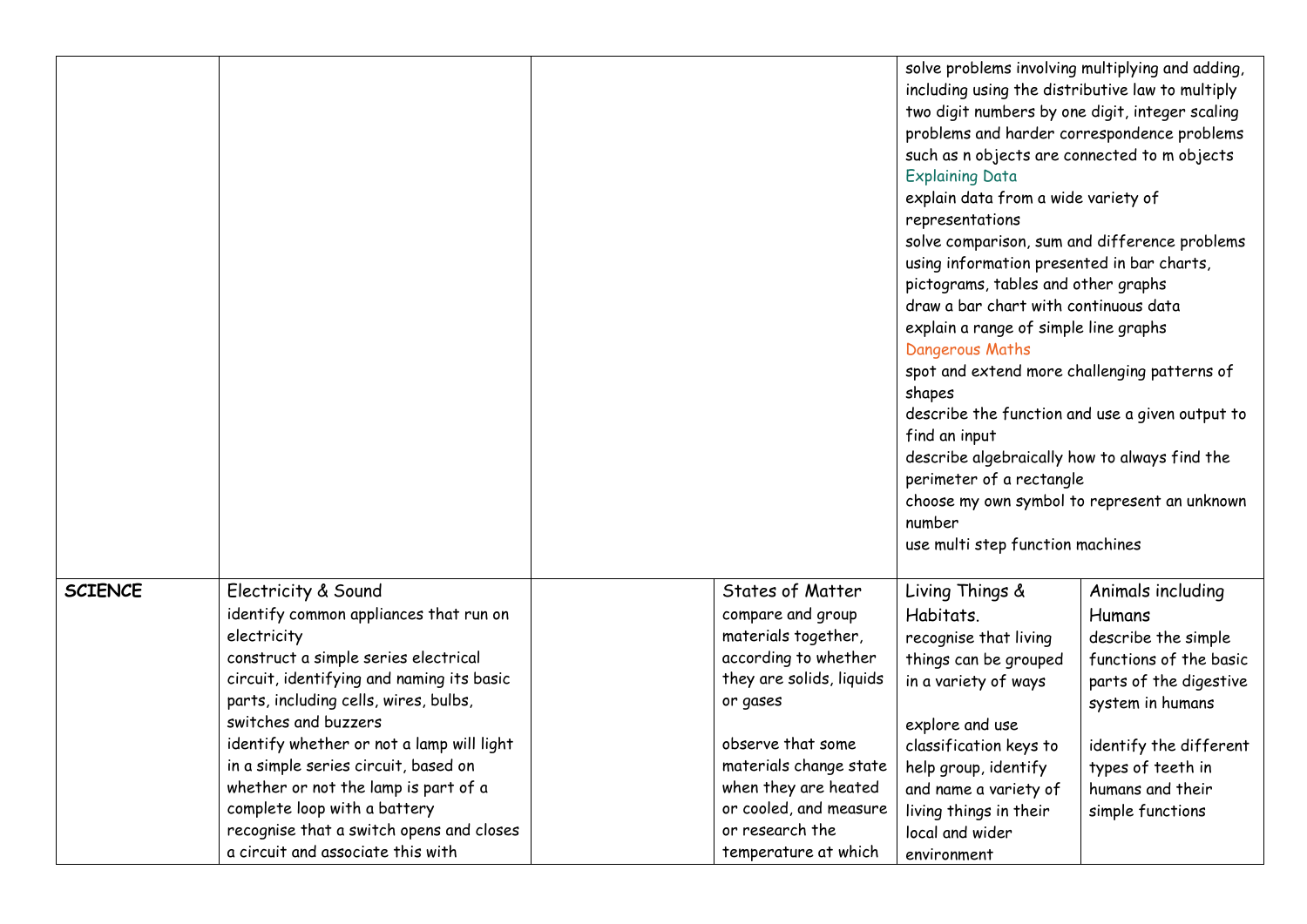|                                        |                                                                                                                                                                                                    | whether or not a lamp lights in a simple |                     | this happens in       |                                    | construct and                          |
|----------------------------------------|----------------------------------------------------------------------------------------------------------------------------------------------------------------------------------------------------|------------------------------------------|---------------------|-----------------------|------------------------------------|----------------------------------------|
|                                        |                                                                                                                                                                                                    |                                          |                     |                       |                                    |                                        |
|                                        | series circuit                                                                                                                                                                                     |                                          |                     | degrees Celsius (°C)  | recognise that<br>environments can | interpret a variety of<br>food chains, |
|                                        | recognise some common conductors and<br>insulators, and associate metals with                                                                                                                      |                                          |                     |                       |                                    |                                        |
|                                        |                                                                                                                                                                                                    |                                          |                     | identify the part     | change and that this               | identifying producers,                 |
|                                        | being good conductors.                                                                                                                                                                             |                                          |                     | played by evaporation | can sometimes pose                 | predators and prey.                    |
|                                        |                                                                                                                                                                                                    |                                          |                     | and condensation in   | dangers to living                  |                                        |
|                                        | identify how sounds are made,                                                                                                                                                                      |                                          |                     | the water cycle and   | things.                            |                                        |
|                                        | associating some of them with                                                                                                                                                                      |                                          |                     | associate the rate of |                                    |                                        |
|                                        | something vibrating                                                                                                                                                                                |                                          |                     | evaporation with      |                                    |                                        |
|                                        |                                                                                                                                                                                                    | recognise that vibrations from sounds    |                     | temperature.          |                                    |                                        |
|                                        |                                                                                                                                                                                                    | travel through a medium to the ear       |                     |                       |                                    |                                        |
|                                        |                                                                                                                                                                                                    | find patterns between the pitch of a     |                     |                       |                                    |                                        |
|                                        |                                                                                                                                                                                                    | sound and features of the object that    |                     |                       |                                    |                                        |
|                                        | produced it<br>find patterns between the volume of a<br>sound and the strength of the<br>vibrations that produced it<br>recognise that sounds get fainter as the<br>distance from the sound source |                                          |                     |                       |                                    |                                        |
|                                        |                                                                                                                                                                                                    |                                          |                     |                       |                                    |                                        |
|                                        |                                                                                                                                                                                                    |                                          |                     |                       |                                    |                                        |
|                                        |                                                                                                                                                                                                    |                                          |                     |                       |                                    |                                        |
|                                        |                                                                                                                                                                                                    |                                          |                     |                       |                                    |                                        |
|                                        |                                                                                                                                                                                                    |                                          |                     |                       |                                    |                                        |
|                                        | increases.                                                                                                                                                                                         |                                          |                     |                       |                                    |                                        |
| <b>RELIGIOUS</b>                       | Creation                                                                                                                                                                                           | The Church's Year.                       | Islam               | Easter                | The Church's Year.                 | Rites of passage.                      |
| <b>EDUCATION</b>                       | Listen and                                                                                                                                                                                         | Christmas.                               | Use texts,          | Lent - explore the    | Investigate stories,               | Research traditions                    |
|                                        | respond to a                                                                                                                                                                                       | Light - Jesus as the                     | reference books and | importance of the     | symbols, customs,                  | associated with                        |
|                                        |                                                                                                                                                                                                    |                                          |                     | season of Lent as a   | colours and beliefs                |                                        |
|                                        | range of                                                                                                                                                                                           | light of the world.                      | IT to research the  |                       |                                    | rites of passage in                    |
|                                        | views about                                                                                                                                                                                        | Explore the                              | Muslim calendar and | period of             | associated with                    | the three main                         |
|                                        | creation.                                                                                                                                                                                          | importance of light                      | in particular       | preparation. Reflect  | ceremonies in the                  | religions studied                      |
|                                        | Share                                                                                                                                                                                              | at Advent and                            | Ramadan. Explore    | on the significance   | Christian calendar                 |                                        |
|                                        | experiences                                                                                                                                                                                        | Christmas.                               | the stories,        | of particular days in | .e.g. Lent, Holy                   |                                        |
|                                        | of awe in the                                                                                                                                                                                      |                                          | customs, food etc.  | Lent.                 | week, Easter,                      |                                        |
|                                        | natural world.                                                                                                                                                                                     |                                          | associated with the |                       | Ascension,                         |                                        |
|                                        |                                                                                                                                                                                                    |                                          | festival of Eid-ul- |                       | Pentecost.                         |                                        |
|                                        |                                                                                                                                                                                                    |                                          |                     |                       |                                    |                                        |
|                                        |                                                                                                                                                                                                    |                                          | Fitr.               |                       |                                    |                                        |
| <b>CHRISTIAN</b><br><b>VALUES/PSHE</b> | Trust                                                                                                                                                                                              | Forgiveness                              | Endurance           | Thankfulness          | Koinonia                           | Compassion                             |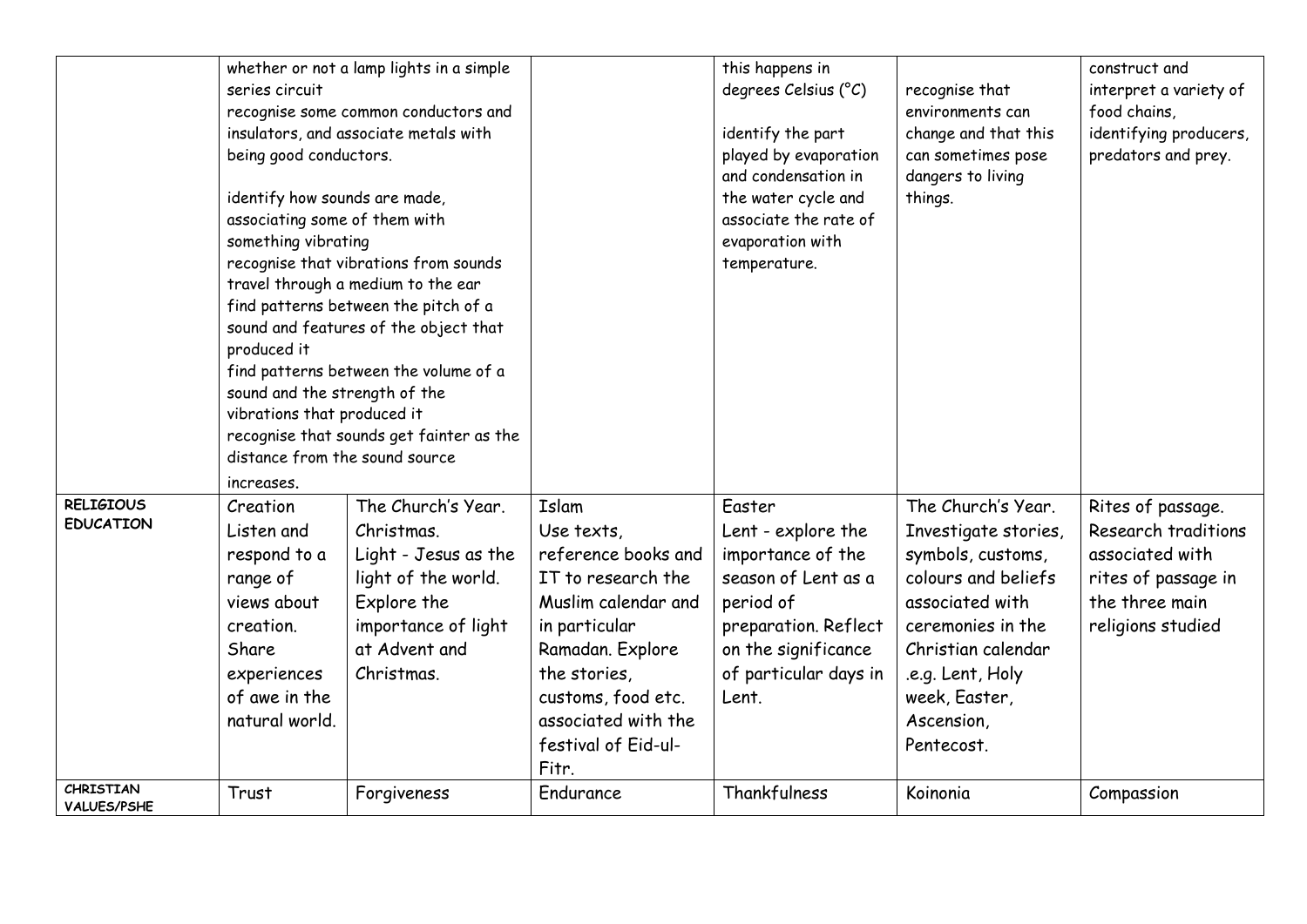| ART AND<br><b>DESIGN</b>               |               | Ancient China<br>Calligraphy<br>Pattern - mark<br>making<br>Terracotta army<br><u>Form</u> - clay, surface<br>pattern, texture | Saxon & Viking<br>Drawing - shadow,<br>scale, accuracy and<br>proportion.<br>Colour - colour for<br>moodfjords<br>Texture - broaches,<br>helmet, textured<br>art. |                                                   | Portraits<br>Project.<br>Colour - mix & match<br>colours,<br>flesh tones<br>Printing - pattern,<br>string | Pavement Art<br>Drawing - shadow,<br>scale, accuracy and<br>proportion.<br>Texture<br>Pattern - mark<br>making |
|----------------------------------------|---------------|--------------------------------------------------------------------------------------------------------------------------------|-------------------------------------------------------------------------------------------------------------------------------------------------------------------|---------------------------------------------------|-----------------------------------------------------------------------------------------------------------|----------------------------------------------------------------------------------------------------------------|
| <b>COMPUTING</b>                       | Handling data | Programming                                                                                                                    | Programming<br>e-safety                                                                                                                                           | Programming<br>Multi media                        | Handling data<br>Multi media                                                                              | Technology in our<br>lives<br>e-safety                                                                         |
| <b>DESIGN AND</b><br><b>TECHNOLOGY</b> |               | Chinese Vase                                                                                                                   | Viking Long boat<br>Saxon dagger &<br>sheath                                                                                                                      |                                                   |                                                                                                           | 3D<br>Pavement Art                                                                                             |
| <b>GEOGRAPHY</b>                       |               | Settlements<br>Map reading<br>Countries of the<br>world.<br>Focus Europe.                                                      | Settlements<br>Map reading<br>Countries of the<br>world.<br>Focus Europe.                                                                                         | Water Cycle<br>Rivers<br><b>Residential Visit</b> |                                                                                                           | Cumbria<br>OS maps<br>Navigating &<br>Orienteering<br>Map reading<br>8 compass points                          |
| <b>HISTORY</b>                         |               | Ancient China<br>The achievements of<br>the earliest<br>civilizations.                                                         | Saxon & Vikings<br>British settlements<br>by Anglo Saxons &<br>Scots.<br>The Viking & Anglo<br>Saxon struggle for<br>the Kingdom of<br>England to 1066            |                                                   |                                                                                                           |                                                                                                                |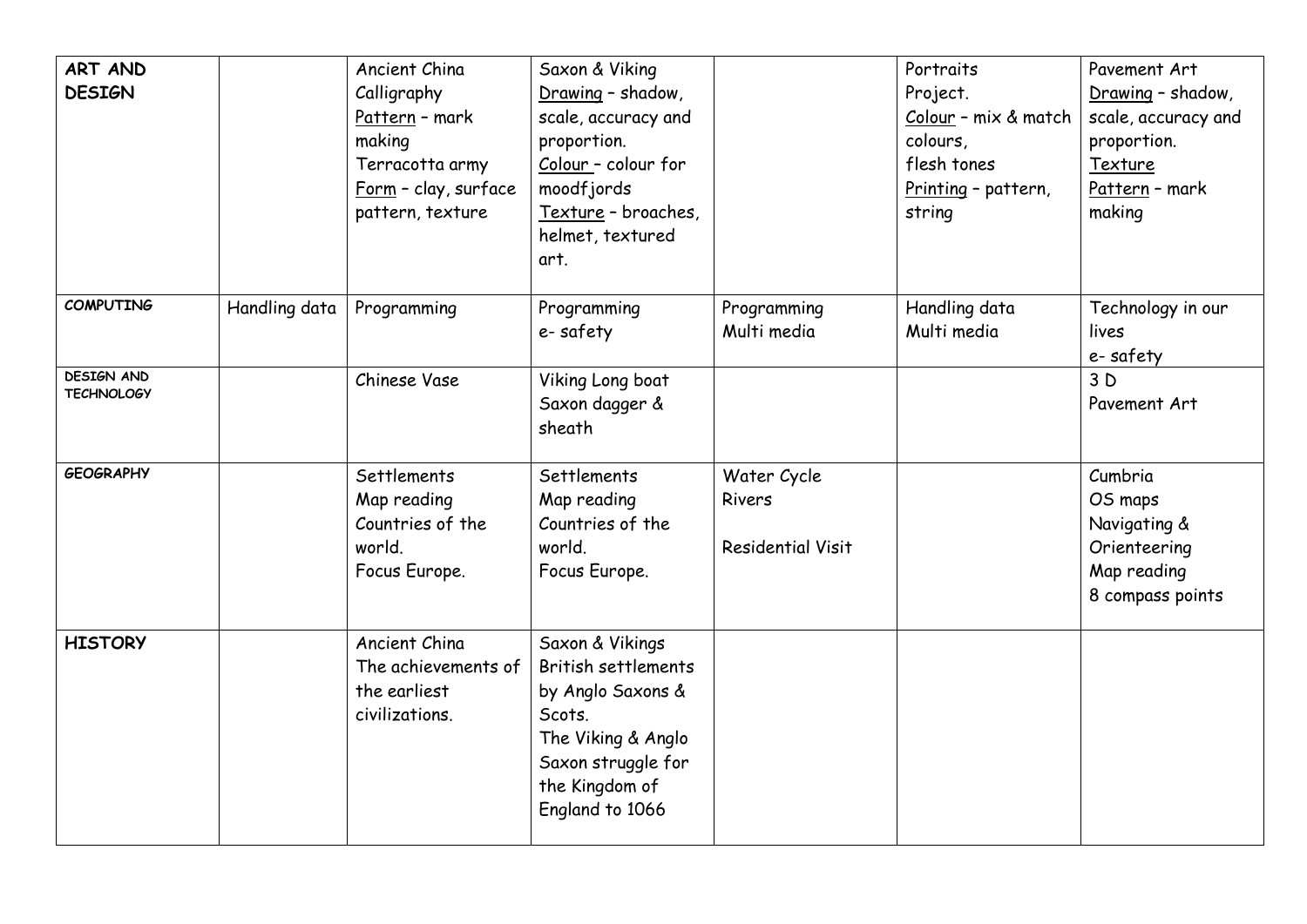| <b>LANGUAGES</b>     | Listen and                |                                      | Conversations                            |                      | Read & show                       |                            |
|----------------------|---------------------------|--------------------------------------|------------------------------------------|----------------------|-----------------------------------|----------------------------|
| KS <sub>2</sub>      | respond to                |                                      | Ask and answer                           |                      | understanding of                  |                            |
|                      | spoken                    |                                      | questions.                               |                      | words.                            |                            |
|                      | language.<br>(inc songs & |                                      | (speak in sentences)<br>Develop accurate |                      | (quizzes & puzzles)<br>Vocabulary |                            |
|                      | rhymes)                   |                                      | pronunciation and                        |                      | Dictionary skills                 |                            |
|                      | (describe                 |                                      | intonation)                              |                      | Grammar                           |                            |
|                      | people place              |                                      |                                          |                      | (Write in sentences)              |                            |
|                      | & things)                 |                                      |                                          |                      |                                   |                            |
|                      |                           |                                      |                                          |                      |                                   |                            |
| <b>MUSIC</b>         | Sing & play               | Play & perform                       | Improvise &                              | Listen with          | Play & perform                    | Music appreciation         |
|                      | musically                 | Christmas                            | compose<br>(musical notation)            | attention to details | <b>Ulverston Voices</b>           |                            |
| PHYSICAL             | Dance                     | Gymnastics                           | Gymnastics                               | Tennis               | <b>Athletics</b>                  | Cricket & Rounder's.       |
| <b>EDUCATION</b>     | Invasion                  | Football                             | Athletics                                |                      | Cricket                           |                            |
|                      | games                     |                                      |                                          |                      |                                   |                            |
|                      |                           |                                      |                                          |                      |                                   |                            |
| <b>Family Days</b>   | Global                    | <b>Christian Values</b>              | British Values Day                       | Problem solving day. | Outdoor and                       | Penningtonbury             |
|                      | Learning                  | Christmas Craft Day                  |                                          |                      | Adventure                         | Festival (Music and        |
|                      |                           |                                      |                                          |                      |                                   | Arts)                      |
| VISITS/VISITORS      |                           |                                      |                                          | Residential          |                                   |                            |
|                      |                           |                                      |                                          |                      |                                   |                            |
| National /           |                           | Halloween                            | Chinese New Year                         | St David's Day       | St George's Day                   | Father's Day               |
| <b>International</b> |                           | Guy Fawkes Night                     | Burn's Night                             | (Wales)              | (England)                         | Wimbledon                  |
| <b>Events</b>        |                           | Remembrance Day                      |                                          | Commonwealth Day     | <b>Ascension Day</b>              |                            |
|                      |                           | Armistice day                        |                                          | St Patrick's Day     | Pentecost                         |                            |
|                      |                           | Children in Need                     |                                          | (Ireland)            |                                   |                            |
|                      |                           | St Andrew's                          |                                          | April Fool's Day     |                                   |                            |
| <b>Local Events</b>  | Ulverston                 | Day(Scotland)<br>Dickensian Festival | Pantomime at the                         | South Cumbria        | Ulverston                         | <b>International Music</b> |
|                      | Lantern                   |                                      | Coronation Hall.                         | Music Festival,      | Taste Cumbria Food                | Festival at the            |
|                      | Festival,                 |                                      |                                          |                      | Festival, Printfest               | Coronation Hall,           |